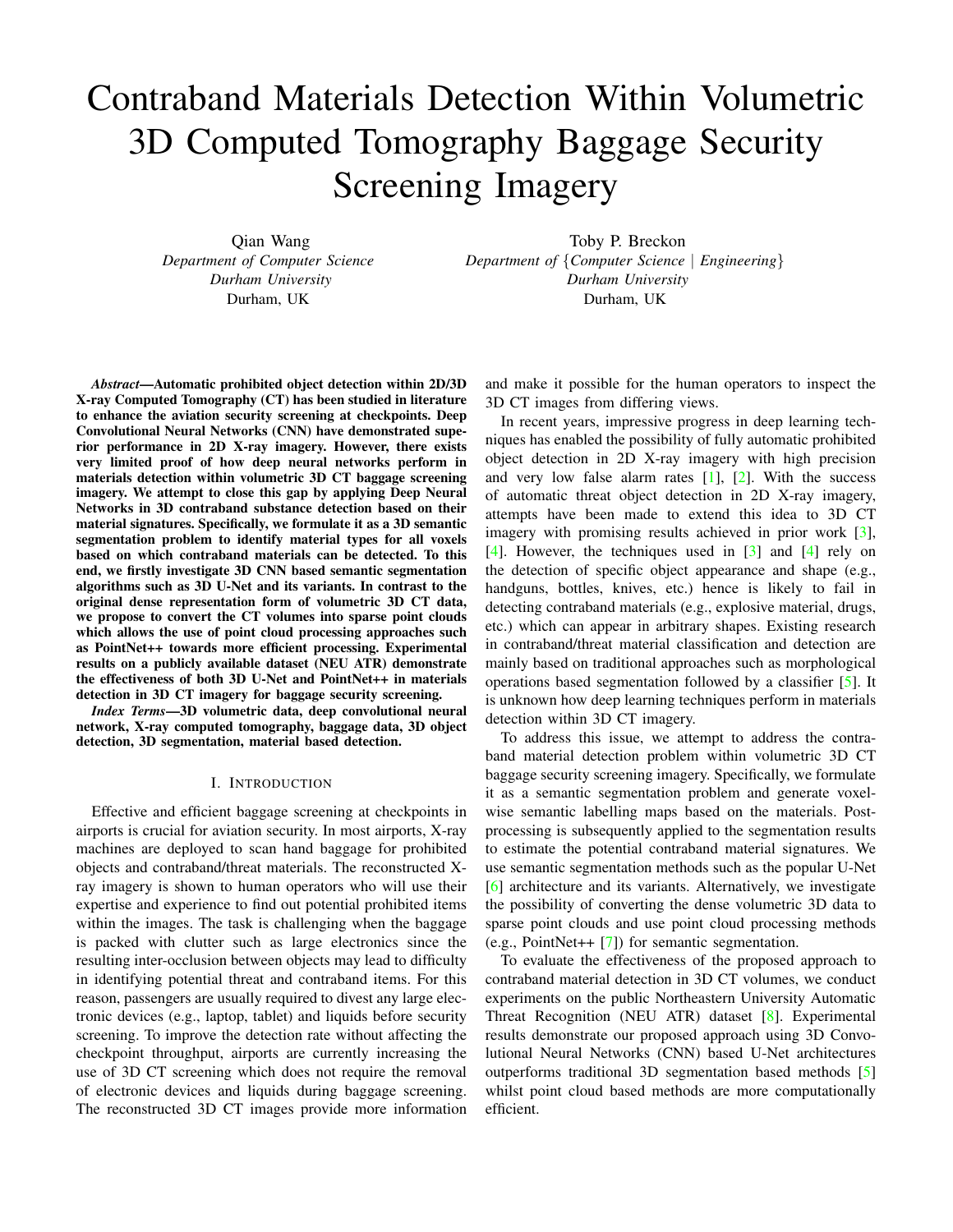To summarize, the contributions of this paper are as follows:

- the first attempt to address contraband materials detection within volumetric 3D CT baggage security screening imagery using various deep learning models such as 3D U-Net and PointNet++.
- the first attempt to convert volumetric 3D data to point clouds to promote computationally efficient processing and to compare 3D U-Net architectures and PointNet++ as two differing representation paradigms for volumetric 3D imagery processing.
- a framework for contraband materials detection is proposed by formulating it as a semantic segmentation problem followed by post-processing operations and is validated through extensive experiments on a publicly available dataset with three types of target materials for detection and classification (i.e. saline, rubber and clay).

## II. RELATED WORK

In this section, we review existing work related to our own from the perspective of *baggage security screening* and *3D semantic segmentation*.

## *A. Baggage Security Screening*

Automatic object detection and recognition algorithms have been proposed and evaluated for baggage aviation security screening based on 2D X-ray images [\[1\]](#page-6-0), [\[9\]](#page-7-1). The use of CNN architectures and object detection frameworks boosts the performance with a high detection rate and a low false-positive rate. For instance, Gaus et al.  $[10]$  evaluate the effectiveness of Faster R-CNN [\[11\]](#page-7-3), Mask R-CNN [\[12\]](#page-7-4) and RetinaNet [\[13\]](#page-7-5) in detecting six different objects (i.e. bottle, hairdryer, iron, toaster mobile and laptop) in 2D X-ray baggage images.

To enable automatic baggage screening using 3D CT imagery, a variety of studies have been carried out in recent years [\[5\]](#page-6-4), [\[14\]](#page-7-6)–[\[21\]](#page-7-7).

One research direction is object segmentation based on the material and morphological structure [\[5\]](#page-6-4), [\[14\]](#page-7-6), [\[19\]](#page-7-8). Specifically, Mouton et al. [\[19\]](#page-7-8) propose a two-stage approach for object segmentation within 3D CT imagery. A CT volume is firstly coarsely segmented based on the voxel intensity ranges of pre-defined materials. Subsequently, a variety of shape descriptors are computed as features for the random forest classifier to determine a segment resulted from the first stage is good (containing only one object) or bad (containing multiple objects and hence need further segmentation). Wang et al. [\[5\]](#page-6-4) along with others [\[8\]](#page-7-0), [\[22\]](#page-7-9) studied the issue of object segmentation and classification in 3D CT imagery and focused mainly on the material characteristics without considering any specific prohibited item (e.g., firearm, knife, etc.). An approach to 3D segmentation is proposed based on recursive morphological operations and the Support Vector Machines (SVM) were employed for the classification of three types of materials [\[5\]](#page-6-4).

3D object detection within 3D CT baggage security screening imagery has been studied in [\[3\]](#page-6-2), [\[23\]](#page-7-10), [\[24\]](#page-7-11). Flitton et al. [\[24\]](#page-7-11) evaluate the effectiveness of different 3D descriptors in a search-based detection approach. Their approach is limited to detect known objects for which the reference data are assumed to be available. Such an assumption hinders its application in practice when the reference data are usually unavailable. Wang et al. [\[3\]](#page-6-2) use contemporary object detection frameworks based on 3D CNN and evaluate its performance on individual object detection independently. However, most of these existing works focus on the prohibited objects of specific appearances and shapes and may not perform well for contraband items of specific materials. To close this gap, we attempt to investigate the possibility of using 3D deep learning techniques [\[25\]](#page-7-12), [\[26\]](#page-7-13) for contraband materials detection within volumetric 3D CT imagery for security screening. In parallel to the research mentioned above, there also exist studies on Explosive Device Systems (EDS) for aviation security screening [\[27\]](#page-7-14)–[\[30\]](#page-7-15) which focus on the detection of explosive materials.

### *B. 3D Segmentation*

3D segmentation is a typical approach to 3D scene understanding based on RGB-D data  $\lceil 31 \rceil - \lceil 34 \rceil$ . The first category of approaches to RGB-D semantic segmentation encoded the depth map as an image which can be processed by 2D CNN in a similar way to RGB image processing [\[31\]](#page-7-16), [\[33\]](#page-7-18). Alternatively, 3D CNN models were employed in [\[32\]](#page-7-19), [\[34\]](#page-7-17). The depth maps were used to represent the 2D RGB images into the corresponding 3D volumetric representations. By comparison, the CT data are naturally in the form of 3D volumes. However, 3D CNN models suffer from dealing with high-resolution data due to the computation cost. To alleviate this issue, 3D graph neural networks were proposed for RGBD semantic segmentation [\[35\]](#page-7-20).

Medical image analysis is one of the most active areas of 3D segmentation. U-Net [\[6\]](#page-6-5) is an effective architecture of deep neural network model for semantic segmentation. It has been extended to its 3D variant for a variety of applications such as pulmonary nodule segmentation [\[36\]](#page-7-21), [\[37\]](#page-7-22), skin lesion segmentation [\[38\]](#page-7-23), kidney tumor segmentation [\[39\]](#page-7-24) and infant brain segmentation [\[40\]](#page-7-25) in medical images of varying modalities (e.g., Electron Microscopic, CT and MRI). Specifically, MultiResUNet [\[38\]](#page-7-23) modifies the original U-Net by employing Inception-style blocks to capture multi-scale features in the contraction path (i.e. the encoder). A similar idea of Inception modules was also employed by [\[40\]](#page-7-25) for infant brain MRI segmentation. Residual U-Net introduces residual modules (i.e. skip connections [\[41\]](#page-7-26)) to the CNN blocks in the U-Net architecture and was reported to outperform U-Net by [\[39\]](#page-7-24). A transfer learning framework was proposed in [\[37\]](#page-7-22) to alleviate the training data sparsity issues of most medical image analysis tasks.

Other than the applications in medical image analysis, 3D semantic segmentation has also been extensively studied in the domain of point cloud data analysis (e.g., Lidar point cloud) for a variety of applications including autonomous driving. PointNet [\[42\]](#page-7-27) and its variant PointNet++ [\[7\]](#page-6-6) are two leading contemporary methods using end-to-end frameworks directly encoding the point cloud into context-aware features for dif-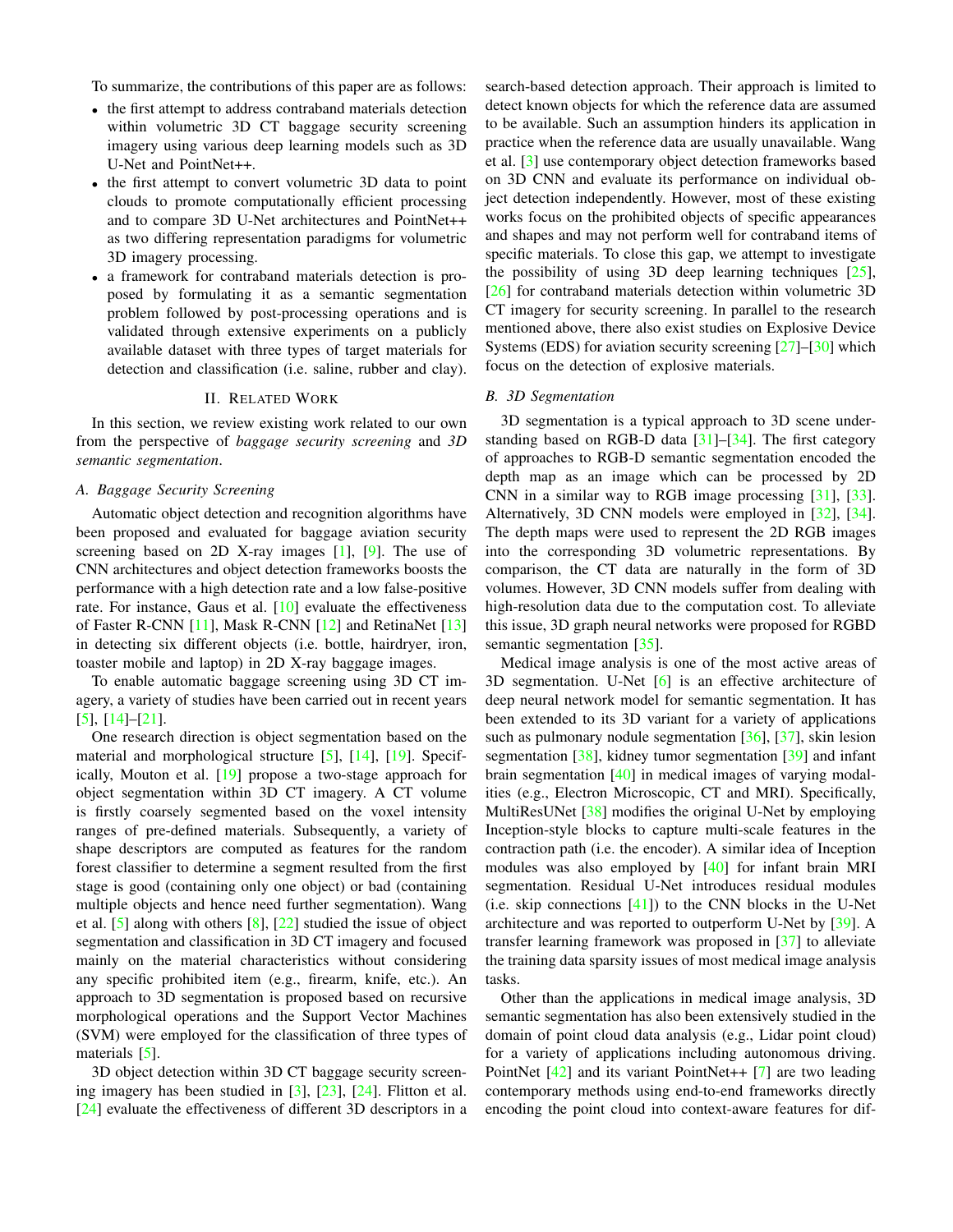

<span id="page-2-2"></span>Fig. 1. The pipeline of our approach to contraband materials detection in baggage CT volumes (two options for semantic segmentation are represented as two branches, see details in Section [III-A](#page-2-0) and [III-B\)](#page-2-1).

ferent down-stream tasks including 3D semantic segmentation. Due to their generality and effectiveness demonstrated in the literature, we employ both PointNet and PointNet++ to investigate the possibility of converting 3D CT volumes to point clouds for efficient semantic segmentation. Other alternative approaches to point cloud segmentation use the idea of voxelization to transform the sparse point clouds to grid representations which can be fed into 3D CNN models [\[43\]](#page-7-28). This is an inverse process of our method and has the limitation of high computation cost. Since the raw data we are concerned with is in the form of 3D volumes, the other alternative to reducing the computation cost is to use sparse convolutional networks [\[44\]](#page-7-29) which is also employed by [\[43\]](#page-7-28). In our work, we focus mainly on the performance of different semantic segmentation methods and hence we use a simple down-sampling strategy to reduce image resolution for more efficient computation.

## III. METHOD

Our work focuses on the detection of contraband materials with no specific appearances/shapes. Existing prohibited object detection works focus on the detection of prohibited objects such as firearms and knives employ traditional object detection frameworks (i.e. predicting a bounding box for each detected object) [\[3\]](#page-6-2). However, this is not an optimal choice for the detection of contraband materials which can be of arbitrary shapes (e.g., curved sheets, liquid in different containers). As a result, we formulate it as a *semantic segmentation* problem and attempt to predict voxel-wise labels for 3D baggage CT volumes. The segmentation results give potential locations of contraband items and the classes they belong to. Postprocessing is subsequently employed to refine the segmentation results and generate contraband materials detection results.

In the following subsections, we first introduce two approaches to 3D semantic segmentation. As we formulate it as a semantic segmentation problem, we first extend the prevalent U-Net architecture [\[6\]](#page-6-5), [\[45\]](#page-7-30) for 2D image segmentation to our 3D CT segmentation scenario. To improve efficiency and reduce the memory and processing time consumption, we also explore the possibility of using point cloud processing methods [\[7\]](#page-6-6), [\[42\]](#page-7-27) for CT segmentation. To this end, we convert the volumetric 3D CT data into sparse point clouds which reserve only a small fraction of useful voxels in the original volumes as points. As illustrated in Figure [1,](#page-2-2) segmentation results are finally post-processed to generate contraband materials detection results.

## <span id="page-2-0"></span>*A. 3D CNN Based Method*

We follow the work in [\[45\]](#page-7-30) and extend U-Net architecture to 3D scenarios. As shown in Figure [2,](#page-3-0) 3D U-Net also consists of a contraction path and an expanding path. The contraction path is composed of a sequence of down-sampling modules to capture context from the input 3D volumes whilst the expanding path uses a sequence of upsampling modules to expand the low-resolution feature volumes extracted by the contraction path to the original resolution. There are  $L$  down-sampling modules in the contraction path and the same number of upsampling modules in the expanding path. Skip connections are used to copy the feature volumes from the contraction path and concatenate them with the feature volumes of the same level in the expanding path.

The down-sampling module in 3D U-Net architecture is composed of two 3D convolution layers, each of which is followed by ReLU and batch normalisation layers. A pooling layer is used to down-sampling the spatial resolution of feature volumes by a factor of 2 in all three dimensions. Specifically, the number of feature volumes in the *l*-th level is  $2^l$  times more than that in the 0-th level (denoted as  $fvols$ ) whilst the dimension of the feature volumes is  $1/2<sup>l</sup>$  of that in the original CT volume. On the other hand, the up-sampling module is implemented by a non-parametric upsample function in 3D U-Net followed by two consecutive 3D convolution layers (each is followed by ReLU and batch normalisation layers) similar to the counterparts in the contraction path. The details of downsampling and up-sampling modules are shown in the dashed boxes of Figure [2.](#page-3-0)

Figure [2](#page-3-0) also illustrates the details of down-sampling and up-sampling modules of the residual 3D U-Net architecture in the dashed boxes. Compared with those in 3D U-Net, the main difference is three-fold. Firstly, there are three 3D convolution layers (as well as the ReLU and batch normalisation layers) in each module. Secondly, there is a skip connection between the first and third convolution layers. Finally, a 3D deconvolution layer is used in residual 3D U-Net as opposed to the interpolation-based up-sampling layer in the 3D U-Net.

### <span id="page-2-1"></span>*B. Point Cloud Based Methods*

In a baggage CT volume, there are usually large regions of non-threat voxels which can be easily recognized by simple thresholding based on prior knowledge of the density ranges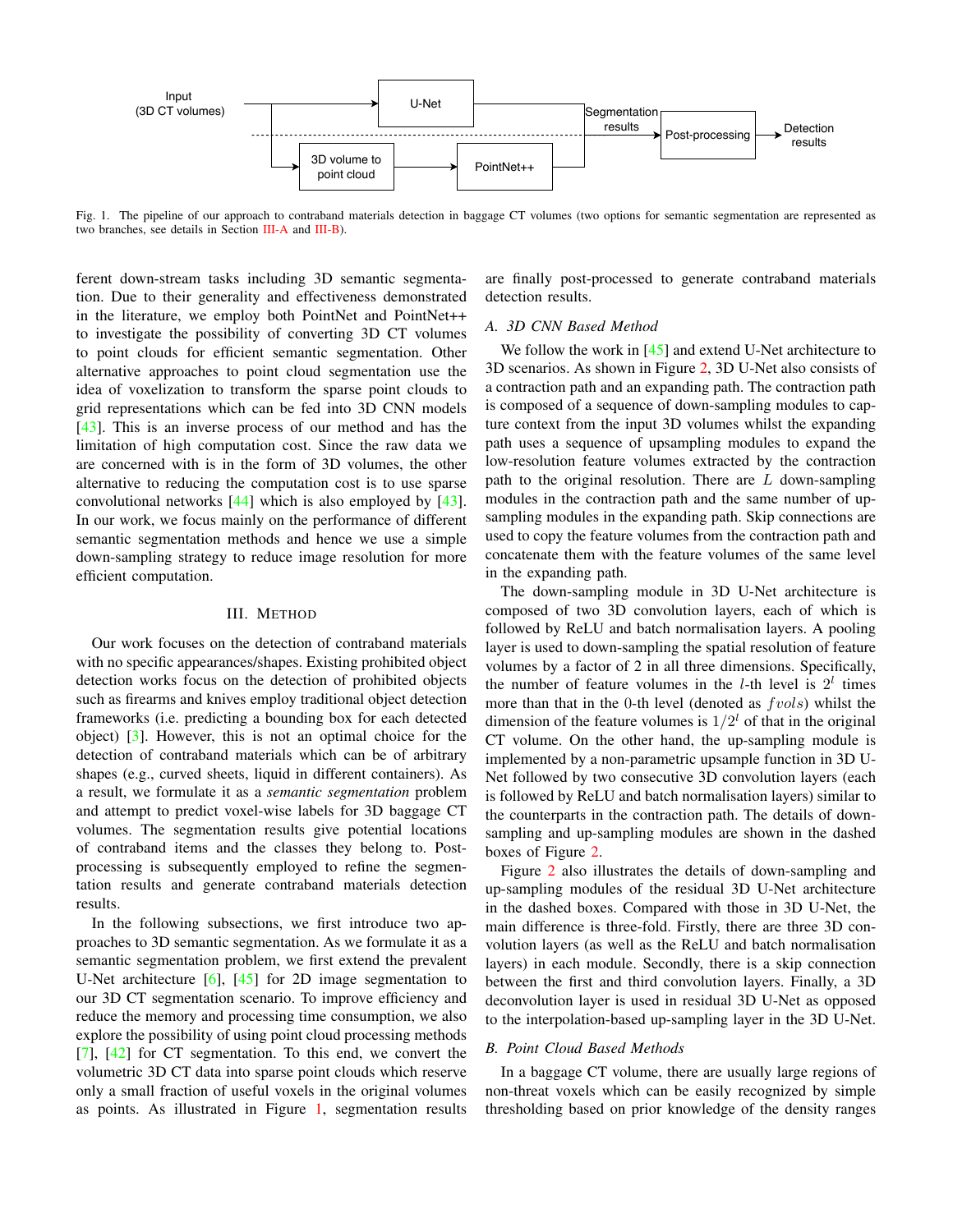

<span id="page-3-0"></span>Fig. 2. 3D U-Net architectures for semantic segmentation.

of these benign materials in Hounsfield units. To alleviate the memory and time-intensive issues of 3D CNN models, we attempt to investigate the possibility of point cloud processing algorithms in semantic segmentation for volumetric 3D CT data.

In the first stage, CT volumetic data is converted into a point cloud by reserving only the voxel-of-interest. Specifically, we use prior knowledge to set thresholds and consider only voxels whose intensity values are within a specified range where contraband materials fall into. As a result, a point is represented by a 4-dimensional vector of coordinates  $x, y, z$ and the intensity i.

We use the most popular point cloud processing models PointNet [\[42\]](#page-7-27) and its extension PointNet++ [\[7\]](#page-6-6) for the proof of concept as they perform the best among a few candidates in our preliminary experiments. PointNet and PointNet++ take point clouds as the input and generate segmentation results for our purpose. We use the default model architecture proposed in the original paper.

Specifically, PointNet takes  $n$  points from a point cloud (may be a sub-block within a large point cloud) as input which is represented as a  $n \times 4$  matrix. PointNet first transforms the input by a learnable  $3\times3$  transformation matrix. Subsequently, all point features are fed into a Multi-Layer Perceptron module (MLP) and transformed to a  $n \times 64$  feature matrix. Similar processing is repeated and finally a  $n \times 1024$  feature matrix is generated and max-pooled to get a global feature of 1024 dimensions. For semantic segmentation in our case, the global feature is concatenated with each point feature (i.e. the one of 64 dimensions) to form a  $n$  feature matrix which again is fed into a sequence of MLP until the final output layer generating the segmentation results.

PointNet++, as an extension of PointNet, takes  $n$  points from a point cloud as input which is represented as a  $n \times 7$  matrix where the three more features than those used in PointNet are normalized point coordinates  $x'$ ,  $y'$  and  $z'$ . PointNet++ learns hierarchical point set features via the set abstraction module which is composed of point sampling and grouping followed by PointNet based feature extraction. The set abstraction modules are repeated for twice before a sequence of interpolation and unit PointNet to generate final segmentation results of the same resolution as the input.

## <span id="page-3-1"></span>*C. Post-processing*

The segmentation results of 3D U-Net and PointNet++ are voxel-wise and point-wise class labelling respectively. We convert these segmentation results to detection results in the postprocessing stage. Specifically, we group the connected voxels which are labelled as the same class as a detected object. To these ends, we use morphological operations to correct the mislabelling information in the segmentation results.

The pipeline of post-processing is shown in Figure [3.](#page-4-0) For each foreground class, we apply *dilation* and *erosion* operations sequentially to the binary segmentation map to correct the missing voxel labels within the detected objects. Subsequently, the connected component labelling (CCL) algorithm is employed to group the labelled voxels into a set of potential detected objects. We prune the detection results by removing the objects whose volumes are smaller than a pre-defined threshold.

## IV. EXPERIMENTS AND RESULTS

In this section, we conduct experiments on a public baggage CT dataset to evaluate the effectiveness of our proposed approaches to contraband materials detection. We describe the details of the dataset and evaluation metrics used in our experiments. Subsequently, we report the quantitative results of 3D CNN methods and point cloud methods respectively.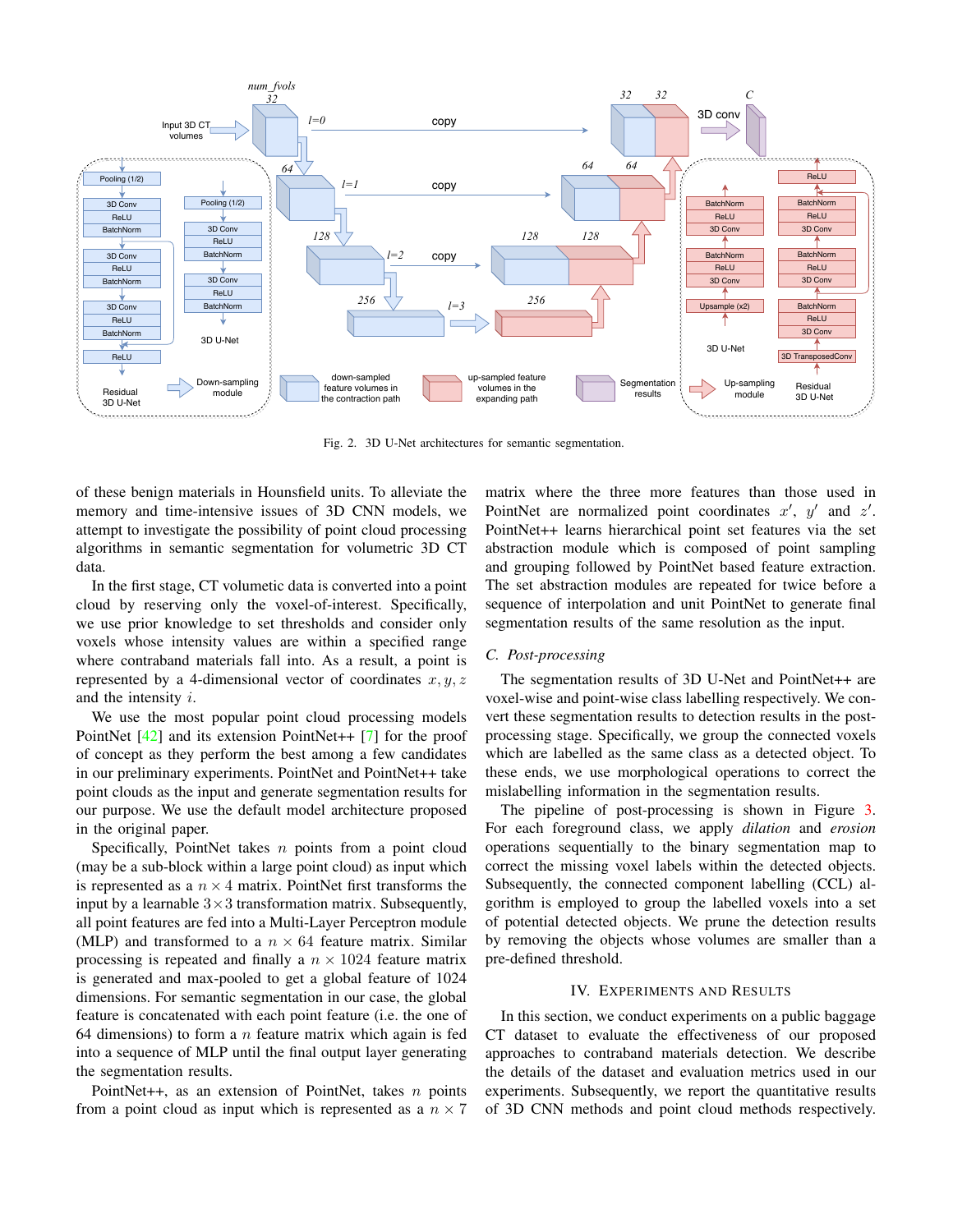

<span id="page-4-0"></span>Fig. 3. The pipeline of post-processing using morphological operations to convert segmentation results to detection results.

Finally, qualitative evaluation is presented to provide some intuitive insight into how our approaches perform.

## *A. Dataset*

We follow [\[5\]](#page-6-4) and use the Northestern University Automated Threat Recognition (NEU ATR) dataset [\[8\]](#page-7-0), [\[46\]](#page-7-31) collected and annotated by NEU ALERT throughout our experiments in this study. Baggage CT volumes were collected by a medical CT scanner (Imatron C-300). The slice size is  $512\times512$  corresponding to the field view of 475 mm $\times$ 475 mm hence the in-plane pixel size is 0.928 mm. The number of slices varies in different volumes and the slice spacing is 1.5 mm. Pixel values are represented by the Modified Hounsfield Unit (MHU) ranging from 0 to 32,767 MHU in which air and water are 0 and 1024 respectively.

The ATR dataset consists of 188 CT volumes in which there are 446 object signatures of three target materials (i.e. *saline*, *rubber* and *clay*) and other non-target materials as cluttered background of typical packed baggage. The ground truth voxels are labelled by NEU ALERT for all the objects of three target materials. We follow [\[5\]](#page-6-4) to split the whole dataset into two subsets evenly: *odd* set and *even* set containing 94 odd and even indexed volumes respectively (i.e. 50/50, training/testing data split). In our experiments, we use one subset for training and the other for testing.

#### *B. Evaluation Metrics*

We use three groups of evaluation metrics in our experiments. The first one is the mean Intersection over Union (IoU) which is a typical evaluation metric for semantic segmentation as the contraband materials detection has been formulated as a semantic segmentation problem. IoU is computed for each class and the mean IoU is the mean of each IoU for all classes. The mean IoU evaluates the performance of segmentation but cannot measure the detection performance of individual objects in a CT volume.

The second group of evaluation metrics are the precision and recall which can be computed based on the detection results obtained after post-processing the segmentation results (c.f. Section [III-C\)](#page-3-1).

To make a direct comparison with the traditional method proposed in [\[5\]](#page-6-4), we also use a third group of evaluation metrics in our experiments which have been used in [\[5\]](#page-6-4). These evaluation metrics are similar to typical ones for object detection (i.e. precision and recall in the second group) but concern the Probability of Detection (PD) and the Probability of False Alarms (PFA). PD is similar to recall and the main difference is that PD is computed over all detections regardless of their classes whilst recall is computed class-wisely. PD is defined in this way so that the detection model focuses more on the difference between contraband items and benign ones rather than the difference between different types of contraband items.

<span id="page-4-1"></span>TABLE I IOU RESULTS OF MATERIAL SEGMENTATION WITHIN 3D CT VOLUMES ON NEU ATR DATASET (L – # OF LEVELS IN 3D U-NET; FVOLS – # OF FEATURE VOLUMES IN 3D U-NET; FAC. – THE DOWNSAMPING FACTOR USED TO DOWN-SAMPLE THE ORIGINAL CT VOLUMES).

| Method            |   | fvols | fac.           | Background | Saline | Rubber | Clay | Overall |
|-------------------|---|-------|----------------|------------|--------|--------|------|---------|
| PointNet          | ۰ | ۰     | $\overline{c}$ | 99.0       | 15.7   | 15.5   | 31.0 | 40.3    |
| PointNet          |   | ۰     | 4              | 99.1       | 3.9    | 5.1    | 35.5 | 35.9    |
| PointNet++        | ۰ | ۰     | $\overline{c}$ | 98.9       | 39.8   | 28.2   | 61.9 | 57.2    |
| PointNet++        | ۰ | ۰     | 4              | 99.0       | 32.6   | 26.9   | 50.9 | 52.3    |
| 3D U-Net          | 4 | 32    | $\overline{c}$ | 99.5       | 65.3   | 58.8   | 74.5 | 74.5    |
| 3D U-Net          | 4 | 32    | 4              | 99.5       | 64.2   | 61.3   | 66.5 | 72.9    |
| 3D U-Net          | 4 | 32    | 8              | 99.5       | 58.7   | 48.7   | 60.7 | 66.9    |
| 3D U-Net          | 4 | 64    | 8              | 99.6       | 61.8   | 53.3   | 64.5 | 69.8    |
| 3D U-Net          | 6 | 32    | $\overline{4}$ | 99.6       | 65.5   | 62.1   | 69.2 | 74.1    |
| 3D U-Net          | 6 | 64    | 4              | 99.6       | 64.9   | 63.0   | 72.5 | 75.0    |
| Resisual 3D U-Net | 4 | 32    | $\overline{c}$ | 99.5       | 56.6   | 57.7   | 74.8 | 72.2    |
| Resisual 3D U-Net | 4 | 32    | 4              | 99.6       | 63.1   | 60.9   | 67.0 | 72.6    |
| Resisual 3D U-Net | 6 | 32    | $\overline{4}$ | 99.6       | 63.5   | 59.4   | 73.1 | 73.9    |
| Resisual 3D U-Net | 6 | 64    | 4              | 99.6       | 67.4   | 64.6   | 67.9 | 74.9    |

#### *C. Experimental Settings*

Extensive experiments are conducted to evaluate the effectiveness of the proposed methods and to investigate how different factors affect the performance.

*1) Model architecture:* We investigate two types of 3D CNN models (i.e. 3D U-Net and residual 3D U-Net) and one point cloud model (i.e. PointNet++) in our experiments. For 3D U-Net and residual 3D U-Net architectures, we consider varying depth and width by setting the number of feature volumes in the first level  $(l=0)$  as  $fvols \in \{32, 64\}$  and the number of down-sampling and up-sampling modules as  $L \in \{4, 6\}$  based on the Pytorch implementation of [\[45\]](#page-7-30). As a result, we can have a number of candidate models with varying combinations of settings. Instead of investigating all the possible combinations, we select typical ones performing better as shown in Tables [I](#page-4-1)[-III](#page-5-0) and ignore those providing less insight. In all experiments, we set the learning rate to 1e−4 and decrease it every 50 epochs by a factor of 0.5. The training is terminated after 250 epochs. During training, we randomly crop 3D sub-volumes of size  $64 \times 96 \times 96$  and apply data augmentation including normalisation, random flipping and random rotation (by 90 degrees). Each training batch constitutes of 16 such sub-volumes from cropped 4 baggage volumes (4 from each).

For PointNet and PointNet++, we use the default settings in the PyTorch implementation  $[47]$  except the input feature dimension is adapted since we have only one intensity feature in our CT data as opposed to three RGB values. The learning rate is set to  $1e - 3$  throughout our experiments and decays by a factor of 0.7 every 50 epochs. The training stops after 250 epochs. In the training, we randomly select 8092 points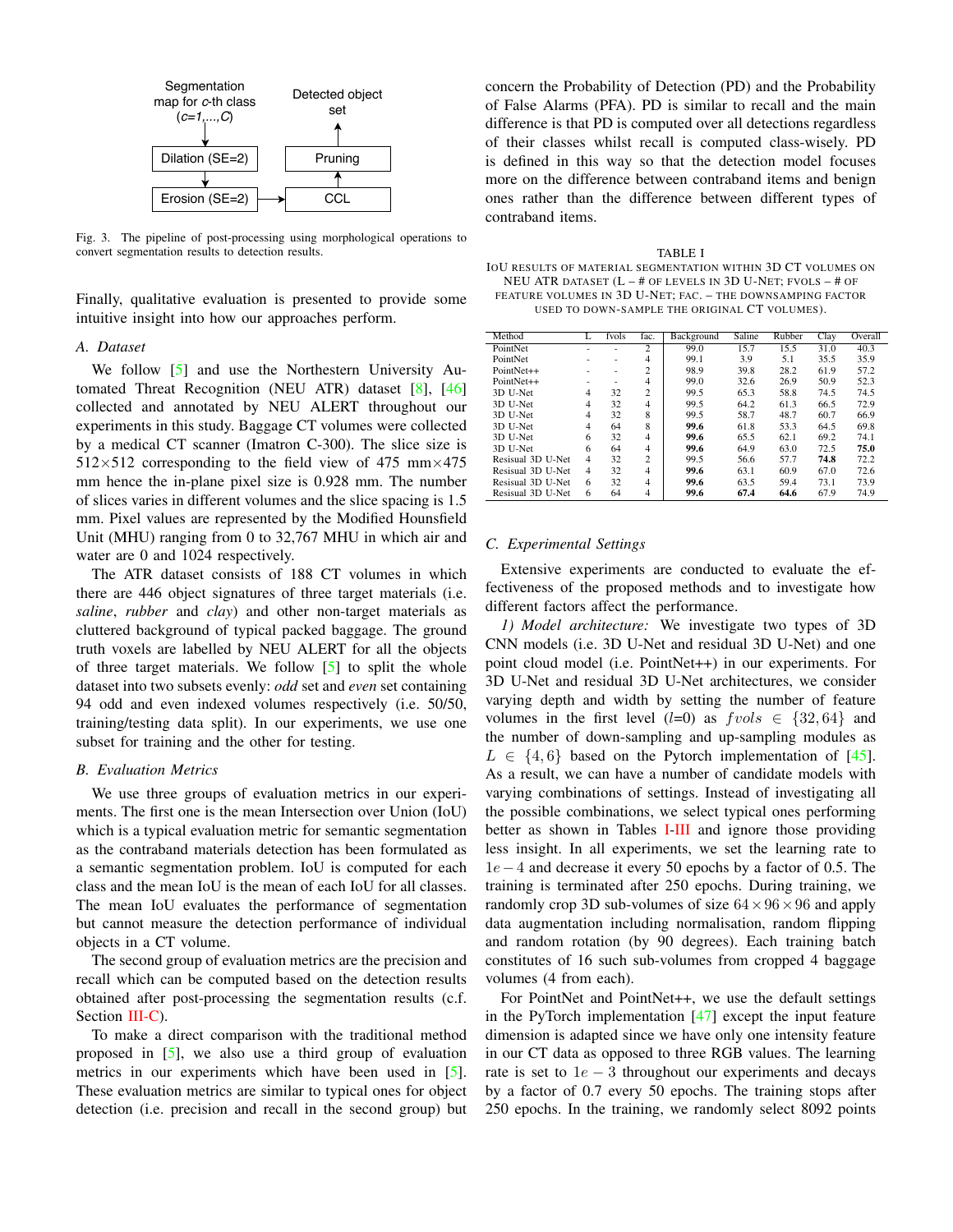#### TABLE II

<span id="page-5-1"></span>

| PRECISION AND RECALL RESULTS OF MATERIAL SEGMENTATION WITHIN 3D CT VOLUMES ON NEU ATR DATASET (L - # OF LEVELS IN 3D U-NET; |
|-----------------------------------------------------------------------------------------------------------------------------|
| FVOLS - # OF FEATURE VOLUMES IN 3D U-NET: FAC. - THE DOWNSAMPING FACTOR USED TO DOWN-SAMPLE THE ORIGINAL CT VOLUMES).       |

| Model             | L | fyols | fac.           | Saline      |         | Rubber   |         | Clay    |      | Overall  |         |       |
|-------------------|---|-------|----------------|-------------|---------|----------|---------|---------|------|----------|---------|-------|
|                   |   |       |                | $(\%)$<br>P | $R(\%)$ | (%)<br>P | $R(\%)$ | $P(\%)$ | R(%) | (%)<br>P | $R(\%)$ | F1(%) |
| PointNet          |   |       | $\overline{c}$ | 35.0        | 62.8    | 40.4     | 56.8    | 58.2    | 73.6 | 44.5     | 64.4    | 52.6  |
| PointNet          |   | -     | 4              | 31.1        | 16.2    | 27.6     | 13.6    | 54.5    | 70.6 | 37.8     | 33.5    | 35.5  |
| PointNet++        |   | ۰     | 2              | 41.9        | 84.1    | 59.7     | 58.9    | 60.1    | 76.9 | 53.9     | 73.3    | 62.1  |
| PointNet++        | ۰ | ۰.    | 4              | 37.8        | 73.2    | 56.8     | 51.3    | 52.5    | 79.8 | 49.0     | 68.1    | 57.0  |
| 3D U-Net          | 4 | 32    | 2              | 59.1        | 94.6    | 82.6     | 85.8    | 76.5    | 94.2 | 72.7     | 91.5    | 81.0  |
| 3D U-Net          | 4 | 32    | 4              | 77.1        | 85.2    | 81.3     | 90.3    | 83.7    | 86.6 | 80.7     | 87.3    | 83.9  |
| 3D U-Net          | 4 | 32    | 8              | 72.4        | 80.3    | 82.2     | 80.6    | 83.8    | 80.2 | 79.5     | 80.4    | 79.9  |
| 3D U-Net          | 6 | 32    | 4              | 74.6        | 90.1    | 86.2     | 91.8    | 86.8    | 90.5 | 82.6     | 90.8    | 86.5  |
| 3D U-Net          | 6 | 64    | 4              | 71.8        | 91.0    | 87.4     | 92.5    | 94.6    | 85.8 | 84.6     | 89.8    | 87.1  |
| 3D Residual U-Net | 4 | 32    | 2              | 67.2        | 79.1    | 82.2     | 80.6    | 79.4    | 92.6 | 76.3     | 84.1    | 80.0  |
| 3D Residual U-Net | 4 | 32    | 4              | 78.0        | 82.8    | 83.8     | 88.1    | 93.2    | 83.0 | 85.0     | 84.7    | 84.8  |
| 3D Residual U-Net | 6 | 32    | 4              | 79.5        | 79.3    | 84.8     | 89.1    | 89.2    | 88.0 | 84.5     | 85.5    | 85.0  |
| 3D Residual U-Net | 6 | 64    | 4              | 78.4        | 82.5    | 87.8     | 87.3    | 90.4    | 91.3 | 85.5     | 87.1    | 86.3  |

<span id="page-5-0"></span>TABLE III PD AND PFA RESULTS OF MATERIAL SEGMENTATION WITHIN 3D CT VOLUMES ON NEU ATR DATASET  $(L - #$  OF LEVELS IN 3D U-NET; FVOLS – # OF FEATURE VOLUMES IN 3D U-NET; FAC. – THE DOWNSAMPING FACTOR USED TO DOWN-SAMPLE THE ORIGINAL CT VOLUMES).

|                   | L | fyols | fac.           |        | PFA $(%)$ |      |         |         |
|-------------------|---|-------|----------------|--------|-----------|------|---------|---------|
| Model             |   |       |                | Saline | Rubber    | Clay | Overall | Overall |
| <b>SVM [5]</b>    |   |       |                | 87     | 95        | 96   | 92      | 24      |
| PointNet          |   |       | $\overline{c}$ | 81     | 84        | 88   | 84      | 29      |
| PointNet          |   |       | 4              | 38     | 41        | 80   | 50      | 13      |
| PointNet++        |   |       | $\overline{c}$ | 97     | 87        | 94   | 92      | 24      |
| PointNet++        |   |       | 4              | 92     | 80        | 86   | 86      | 22      |
| 3D U-Net          | 4 | 32    | $\overline{c}$ | 95     | 94        | 92   | 94      | 11      |
| 3D U-Net          | 4 | 32    | 4              | 86     | 96        | 86   | 90      | 6       |
| 3D U-Net          | 4 | 32    | 8              | 81     | 84        | 81   | 82      | 5       |
| 3D U-Net          | 6 | 32    | 4              | 91     | 96        | 89   | 92      | 5       |
| 3D U-Net          | 6 | 64    | 4              | 91     | 97        | 83   | 91      | 6       |
| 3D Residual U-Net | 4 | 32    | $\overline{c}$ | 75     | 85        | 86   | 82      |         |
| 3D Residual U-Net | 4 | 32    | 4              | 85     | 94        | 83   | 88      |         |
| 3D Residual U-Net | 6 | 32    | 4              | 80     | 94        | 92   | 89      |         |
| 3D Residual U-Net | 6 | 64    | 4              | 86     | 92        | 92   | 90      |         |

from a set of points within a block of size  $48 \times 48 \times 48$ . The key to training PointNet and PointNet++ is to balance the training samples of different classes. Since the background points are the majority in the training data, we need to give more weights to points belonging to foreground classes during selection (i.e. make it more likely to select the block containing foreground class points). To this end, we tend to select the blocks containing more than 50% foreground class points as training samples.

*2) Data down-sampling:* We also investigate how the down-sampling factor affects the performance of our methods. Specifically, we down-sample the CT volumes uniformly by the factor of 2, 4 and 8 in all three dimensions respectively. During training, the ground truth labelling volumes are correspondingly down-sampled. In the evaluation, to make different results comparable, we up-sample the predicted low-resolution results to the original size and calculate the evaluation metrics.

### *D. Experimental Results*

As the key component of our proposed approach to contraband materials detection, different semantic segmentation models are evaluated by calculating the per-class IoU and mean IoU. As intermediate results, the performance of segmentation determines the final detection performance to a large extent. The IoU results of different models are reported in Table [I.](#page-4-1) The majority of voxels belong to the background class hence the IoU is close to 100% for all methods. For three foreground classes, 3D U-Net architectures outperform point cloud based methods significantly with the best mean IoU of 75.0%. The use of skip connection in residual 3D U-Net models does not make a difference from those without skip connections. Increasing the width and depth of the architectures of 3D U-Net benefit the performance consistently. For point cloud based methods, PointNet++ outperforms PointNet significantly. The best point cloud based method is PointNet++ with the down-sampling factor of 2 and achieves the mean IoU of 57.2%.

Detection results are evaluated after post-processing by calculating the metrics of precision/recall. The results are shown in Table  $II$  and Table  $III$  respectively. Similar conclusions can be drawn from results in Table [II](#page-5-1) and Table [I.](#page-4-1) The best overall precision and recall is achieved by 3D U-Net with the depth of 6 and 64 feature volumes in the first level and the overall precision and recall are 84.6% and 89.8% respectively.

Following previous works in [\[5\]](#page-6-4), we report the results of PD and PFA in Table [III.](#page-5-0) By comparing with the results of [\[5\]](#page-6-4), both the point cloud based methods and 3D U-Net based methods can achieve comparable or better performance. Although PointNet gives worse results than the traditional method, its variant PointNet++ can achieve comparable PD of 92% and PFA of 24%. Consistent with previous results, 3D U-Net with the depth of 6 and 32 feature volumes in the first level gives the best performance with the PD of 92% and a much less PFA of 5%.

### *E. Qualitative Evaluation*

Figure [4](#page-6-7) presents five exemplar samples of CT volumes from the ATR dataset together with their ground truth labelling and segmentation results generated by the best PointNet++ and 3D U-Net models in our experiments. The first two columns (from the left side) list the visualisations of CT volumes and their corresponding ground truth labelling. Three types of materials saline, rubber and clay are represented by *orange*, *green* and *blue* colours respectively. The last two columns list the segmentation results of PointNet++ and 3D U-Net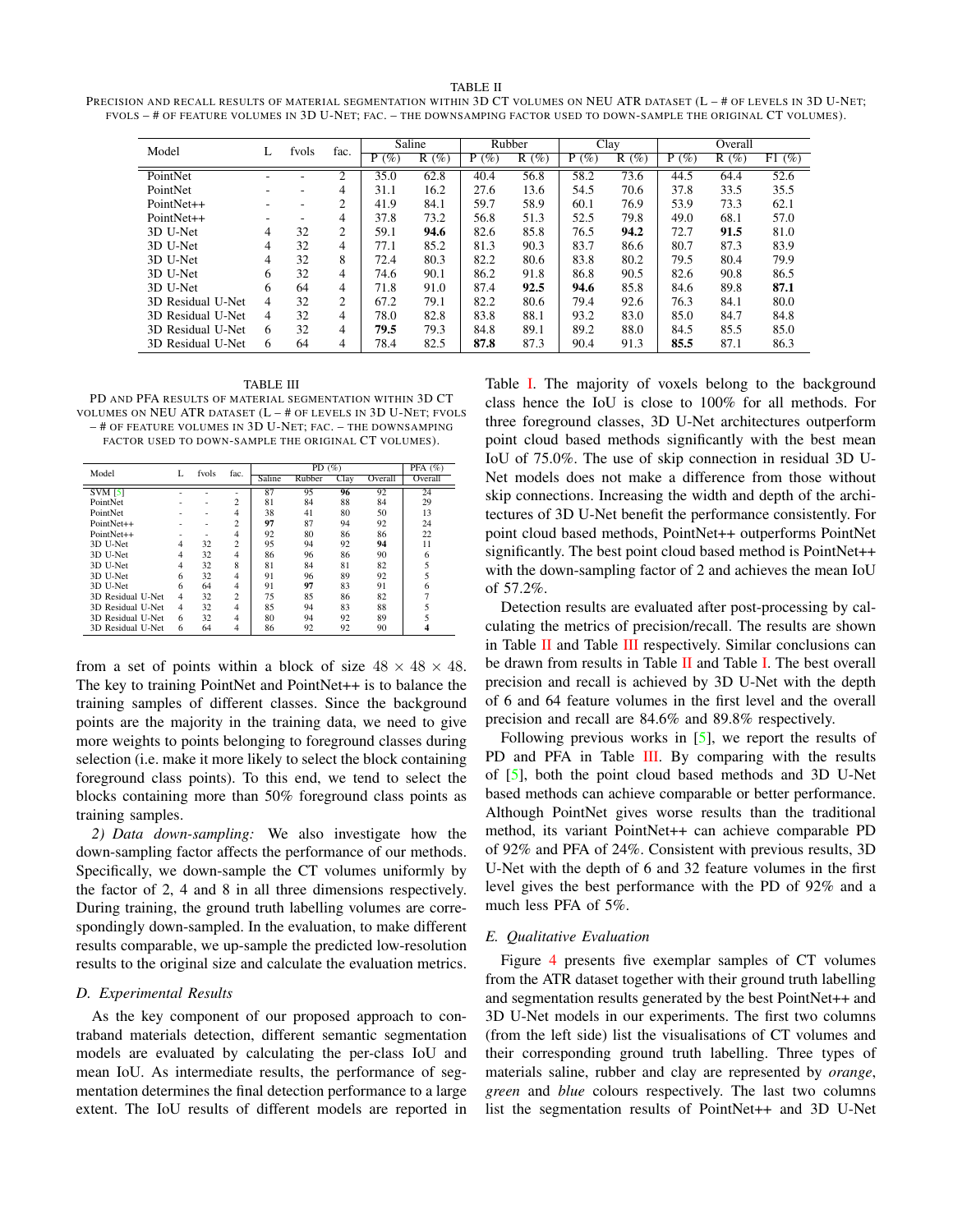

<span id="page-6-7"></span>Fig. 4. Qualitative evaluation of material segmentation and classification using varying methods for examples A-E.

respectively. It can be seen from example (A) that some background voxels are mistakenly classified as foreground classes which will lead to low precision in Table  $\Pi$  and high PFA in Table [III.](#page-5-0) In addition, PointNet++ mistakenly classifies the material *saline* as *rubber*. The examples (B) and (C) shows that PointNet++ misses a considerable amount of voxels belonging to a *rubber* sheet (green) but 3D U-Net gives much better results. There also exist cases where both PointNet++ and 3D U-Net fail to detect the rubber sheet in example (D) but mistakenly detect a false alarm *saline* object.

## *F. Computational Complexity*

Table [IV](#page-6-8) presents the computational complexity of different models investigated in our work. We consider the number of parameters and floating point operations (FLOP) given a typical 3D CT volume with a size of  $300 \times 512 \times 512$  in NEU ATR dataset. From Table  $IV$ , we can draw the following conclusions. Firstly, PointNet++ not only performs better but also has fewer parameters and computational cost than Point-Net. Secondly, 3D U-Net is more efficient than 3D residual U-Net since it has fewer parameters but comparable performance when the depth and width are the same. Finally, increasing the depth and width of 3D U-Net is not efficient given the marginal performance gain and significantly increased computational cost. All these conclusions provide insightful instructions for our future work on volumetric 3D CT segmentation.

## V. CONCLUSION

In this work, we have investigated two deep learning methods for contraband materials detection in volumetric 3D CT imagery. It is demonstrated that both 3D CNN and point cloud based methods can give reasonably good results for this task and 3D U-Net outperforms PointNet++ in terms of varying

TABLE IV COMPUTATIONAL COMPLEXITY OF DIFFERENT MODELS.

<span id="page-6-8"></span>

| Model             |   | fvols | fac.           | $#$ Parameters $(M)$ | <b>FLOP</b><br>(G) |
|-------------------|---|-------|----------------|----------------------|--------------------|
| PointNet          |   |       | $\overline{c}$ | 3.53                 | 3440               |
| PointNet          |   |       | 4              | 3.53                 | 430                |
| PointNet++        |   |       | 2              | 0.97                 | 460                |
| PointNet++        |   |       | 4              | 0.97                 | 57                 |
| 3D U-Net          | 4 | 32    | 2              | 4.08                 | 2250               |
| 3D U-Net          | 4 | 32    | 4              | 4.08                 | 280                |
| 3D U-Net          | 4 | 32    | 8              | 4.08                 | 35                 |
| 3D U-Net          | 6 | 32    | 4              | 51.86                | 305                |
| 3D U-Net          | 6 | 64    | 4              | 207.43               | 1220               |
| 3D Residual U-Net | 4 | 32    | 2              | 8.77                 | 3520               |
| 3D Residual U-Net | 4 | 32    | 4              | 8.77                 | 440                |
| 3D Residual U-Net | 6 | 32    | 4              | 84.87                | 470                |
| 3D Residual U-Net | 6 | 64    | $\overline{4}$ | 339.44               | 1880               |

evaluation metrics. However, the point cloud based methods provide an alternative solution to the efficient processing of large 3D CT volumes and are worthy of further investigations.

In the future, we would like to expand the evaluation dataset and consider more types of contraband materials in aviation security screening. Besides, the detection performance can be enhanced by employing more advanced architectures [\[48\]](#page-7-33) based on either 3D U-Net or point cloud processing algorithms. Finally, it will be of great value to integrate the detection of the prohibited object based on appearances [\[3\]](#page-6-2) and contraband items based on materials in a unified framework for plausible real-world applications.

Acknowledgement [\[8\]](#page-7-0), [\[46\]](#page-7-31) - This material is based upon work supported by the U.S. Department of Homeland Security, Science and Technology Directorate, Office of University Programs, under Grant Award 18STEXP00001-03-02, Formerly 2013-ST-061-ED0001. The views and conclusions contained in this document are those of the authors and should not be interpreted as necessarily representing the official policies, either expressed or implied, of the U.S. Department of Homeland Security.

#### **REFERENCES**

- <span id="page-6-0"></span>[1] N. Bhowmik, Q. Wang, Y. F. A. Gaus, M. Szarek, and T. P. Breckon, "The good, the bad and the ugly: Evaluating convolutional neural networks for prohibited item detection using real and synthetically composited X-ray imagery," in *British Machine Vision Conference Workshops*, 2019.
- <span id="page-6-1"></span>[2] Y. Gaus, N. Bhowmik, S. Akcay, and T. Breckon, "Evaluating the transferability and adversarial discrimination of convolutional neural networks for threat object detection and classification within x-ray security imagery," in *Proc. Int. Conf. on Machine Learning Applications*. IEEE, December 2019.
- <span id="page-6-2"></span>[3] Q. Wang, N. Bhowmik, and T. P. Breckon, "On the evaluation of prohibited item classification and detection in volumetric 3d computed tomography baggage security screening imagery," in *International Joint Conference on Neural Networks*, 2020, to appear.
- <span id="page-6-3"></span>[4] ——, "Multi-class 3D object detection within volumetric 3D computed tomography baggage security screening imagery," in *Proc. IEEE Int. Conf. on Machine Learning and Applications*, 2020.
- <span id="page-6-4"></span>[5] Q. Wang, K. N. Ismail, and T. P. Breckon, "An approach for adaptive automatic threat recognition within 3D computed tomography images for baggage security screening," *Journal of X-ray Science and Technology*, vol. 28, no. 1, pp. 35–58, 2020.
- <span id="page-6-5"></span>[6] O. Ronneberger, P. Fischer, and T. Brox, "U-Net: Convolutional networks for biomedical image segmentation," in *Int. Conf. on Medical Image Computing and Computer-Assisted Intervention*. Springer, 2015, pp. 234–241.
- <span id="page-6-6"></span>[7] C. R. Qi, L. Yi, H. Su, and L. J. Guibas, "PointNet++: Deep hierarchical feature learning on point sets in a metric space," in *Advances in Neural Information Processing Systems*, 2017, pp. 5099–5108.